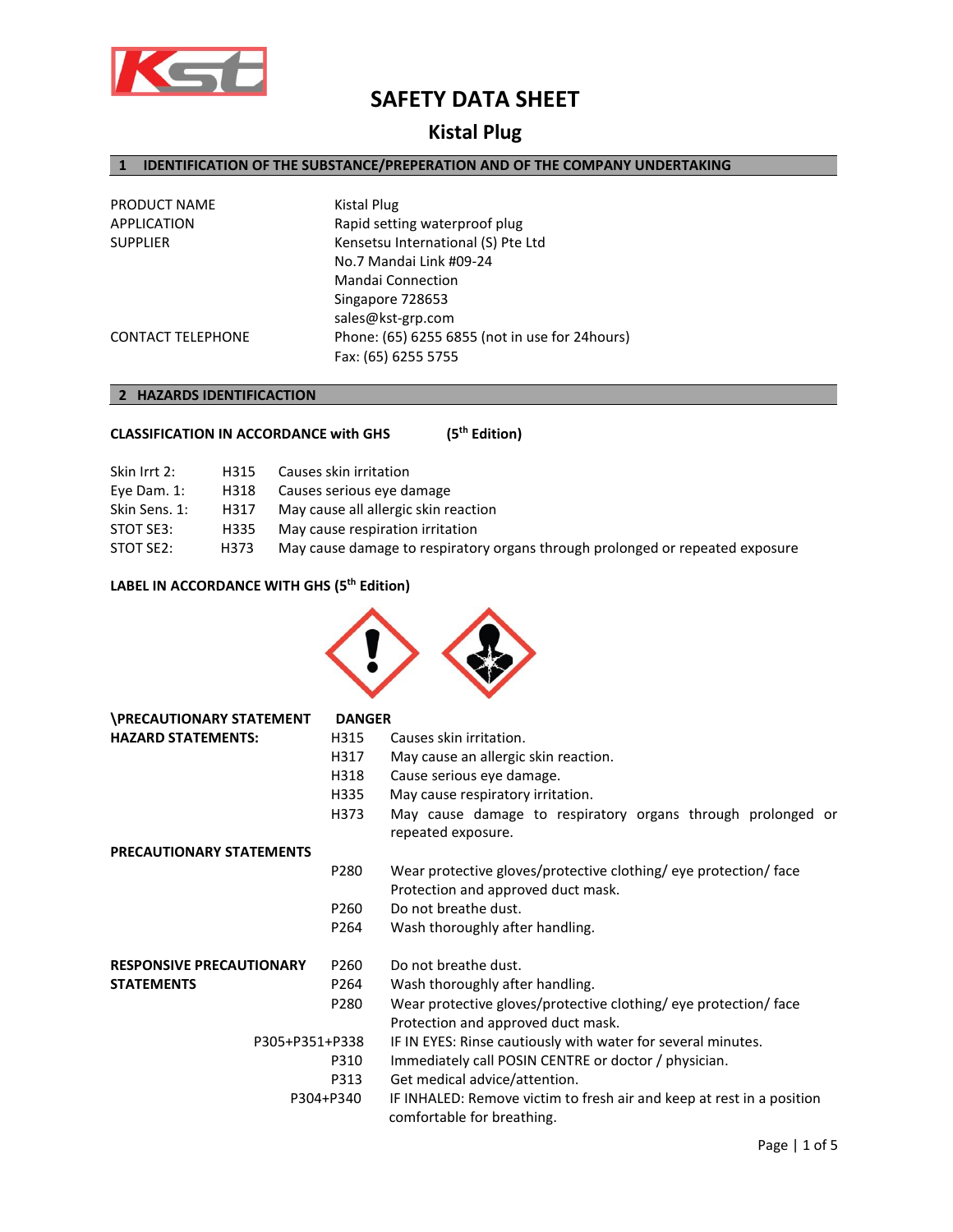

## **Kistal Plug**

### **3 COMPOSITION/INFORMATION ON INGREDIENS**

| <b>Hazardous Ingredients</b> | $\frac{9}{6}$ | CAS. No.   | <b>Classification According to GHS (5th Edition)</b>                                      |
|------------------------------|---------------|------------|-------------------------------------------------------------------------------------------|
| <b>Portland Cement</b>       | > 50%         | 65997-15-1 | Skin Irrit, 2:<br>H315<br>Skin Sens. 1: H317<br>H318<br>Eye Dam. 1:<br>STOT SE 3:<br>H335 |
| Silica Sand                  | < 30%         | 14808-60-7 | STOT RE 2:<br>H373                                                                        |
| Filler                       | $< 20\%$      |            | $\overline{\phantom{a}}$                                                                  |

There are no additional ingredients present which, within the current knowledge of the supplier and in the concentrations applicable, are classified as hazardous to health or the environment and hence require reporting in this section.

Occupational exposure limits, if available, are listed in Section 8.

### **4 FIRST-AID MEASURES**

### **INHALATION**

Move the exposed person to fresh air at once. Get medical attention if any discomfort continues.

### **INGESTION**

DO NOT induce vomiting. Immediately wash mouth with plenty of water. Get medical attention.

### **SKIN CONTACT**

Remove contaminated clothing immediately and wash skin with soap and water.

### **EYE CONTACT**

Immediately flush with plenty of water for at least 15 minutes. Remove any contact lenses and open eyelids widely. If irritation persists: seek medical attention and bring along these instructions.

### **5 FIRE-FIGHTING MEASURES**

### **EXTINGUSHING MEDIA**

General extinguisher media. Foam, CO<sub>2</sub>, dry chemical and water fog.

### **SPECIAL FIRE FIGHTING PROCEDURES**

None

### **PROTECTIVE MEASURES IN FIRE**

Self-contained breathing apparatus and full protective clothing must be worn in case of fire.

### **6 ACCIDENTAL RELEASE MEASURES**

### **PERSONAL PRECAUTIONS**

Wear protective clothing as described in Section 8 of this safety data sheet.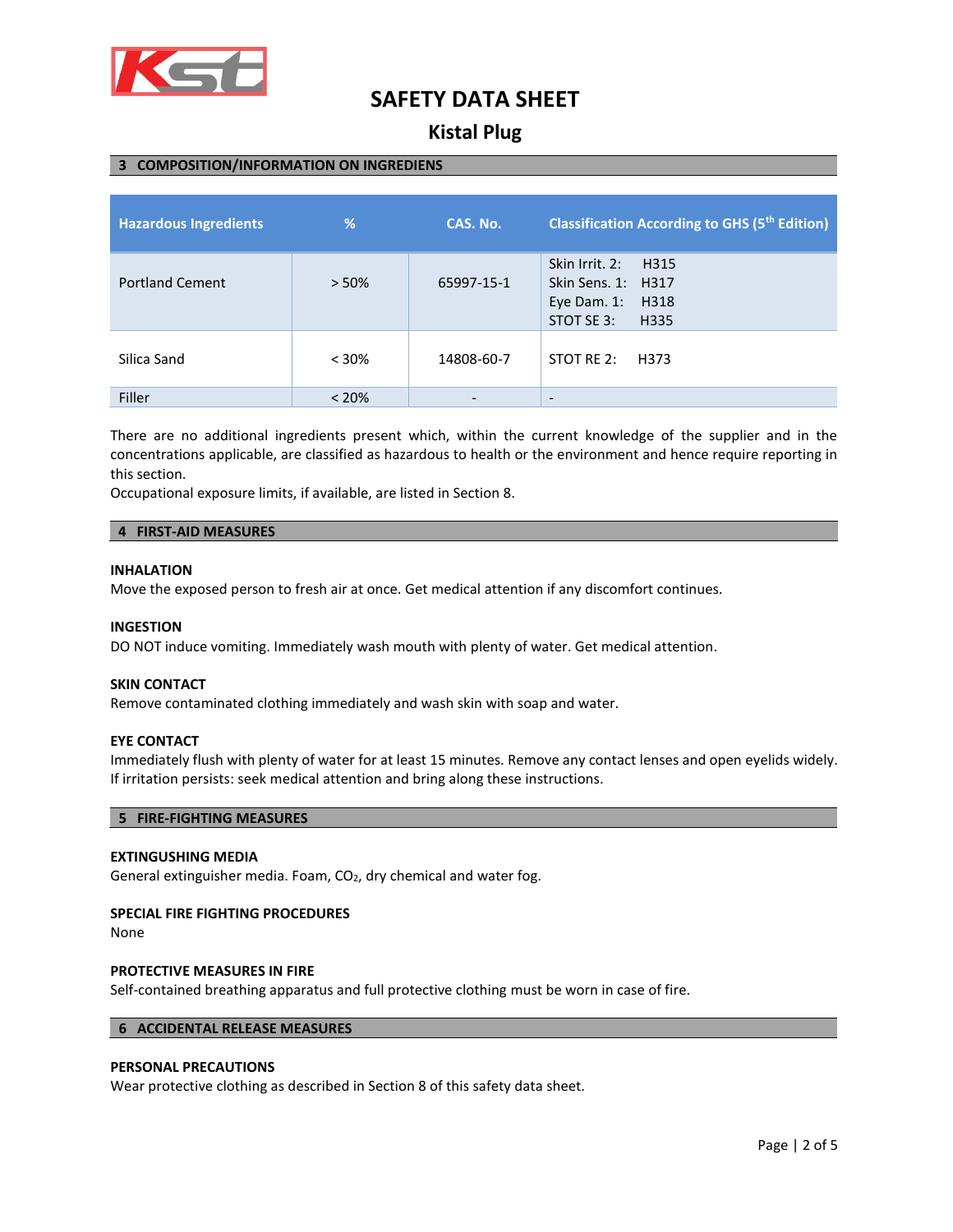

## **Kistal Plug**

### **ENVIRONMENT PRECAUTIONS**

Spillages or uncontrolled discharges into watercourses must be IMMEDIATELY alerted to the Environment Agency or other appropriate regulatory body. Avoid discharge into drains, water courses or into the ground.

### **SPILL CLEAN UP METHODS**

Collect spillage with shovel, broom or the like and reuse, if possible. Avoid generation and spreading of dust. Containers with collected spillage must be properly labelled with correct contents and hazard symbol.

### **7 HANDLING AND STORAGE**

### **USAGE PRECAUTIONS**

Put on appropriate personal protective equipment (See Section 8).

### **STORAGE PRECAUTIONS**

Store in tightly closed original container in a dry, cool and well ventilated place. Keep away from food, drink and animal feeding stuffs.

### **8 EXPOSURE CONTROLS/PERSONAL PROTECTION**

### **CONTROL PARAMETERS**

P260 Do not breathe dust. P401 Store in original containers.

### **PROCTECTIVE EQUIPMENT**



### **ENGINEERING MEASURES**

Provide adequate ventilation, including appropriate local extraction, to ensure that the defined occupational exposure limit is not exceeded.

### **RESPIRATORY EQUIPMENT**

Use a properly fitted, air-purifying or air-fed respirator complying with an approved standard if a risk assessment indicates is necessary. Respirator selection must be based on known or anticipated exposure levels, the hazards of the product and the safe working limits of the selected respirator.

### **HAND PROTECTION**

Wear impervious PVC gloves.

### **EYE PROTECTION**

Wear approved safety goggles.

### **HYGIENE MEASURES**

Wash hands at the end of each work shift and before eating, smoking and using the toilet.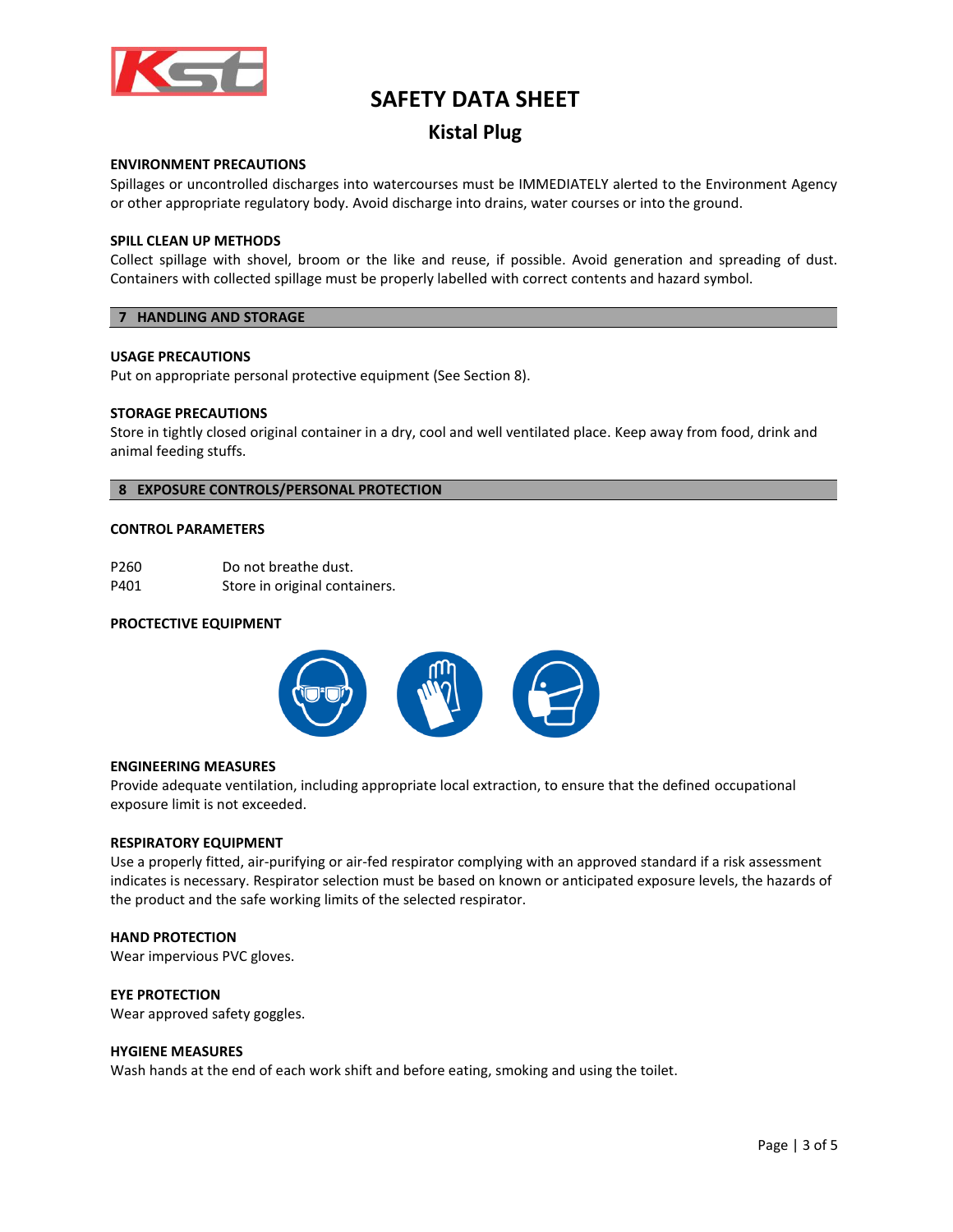

## **Kistal Plug**

### **SKIN PROTECTION**

Wear apron or protective clothing in case of contact.

## **9 PHYSICAL AND CHEMICAL PROPERTIES**

| APPEARANCE               | <b>Grey Powder</b>               |
|--------------------------|----------------------------------|
| <b>ODOUR</b>             | None                             |
| рH                       | Alkaline (when mixed with water) |
| <b>WATER SOLUBILITY</b>  | Insoluble                        |
| FLASH POINT (CLOSED, °C) | Not Applicable                   |
| <b>SPECIFIED GRAVITY</b> | Not applicable                   |

### **10 STABILITY AND REACTIVITY**

### **STABILITY**

Stable under normal temperature condition when kept dry, When wet, sets to a hard lump with evolution of some heat.

### **MATERIALS AND CONDITIONS TO AVOID**

Materials is alkaline when mixed with water.

### **HAZARDOUS DECOMPOSITION PRODUCTS**

None known

### **11 TOXICOLOGICAL INFORMATION**

### **INHALATION**

Dust arising from the preparation is not likely to cause significant disease or toxic effect if exposure is kept under reasonable control.

### **INGESTION**

No specific data available. Not regarded as harmful by ingestion. Unlikely to cause any serious ill effects. May cause minor upset or irritation to the digestive system.

### **SKIN CONTACT**

Prolonged and frequent contact may cause redness and irritation, especially if wet.

### **EYE CONTACT**

Will cause transient discomfort and irritation.

### **12 ECOLOGICAL INFORMATION**

### **ECOTOXICITY**

No data on possible environmental effects have been found.

### **BIOACCUMULATION**

No data available on bioaccumulation.

### **DEGRADABILITY**

No data available on bioaccumulation.